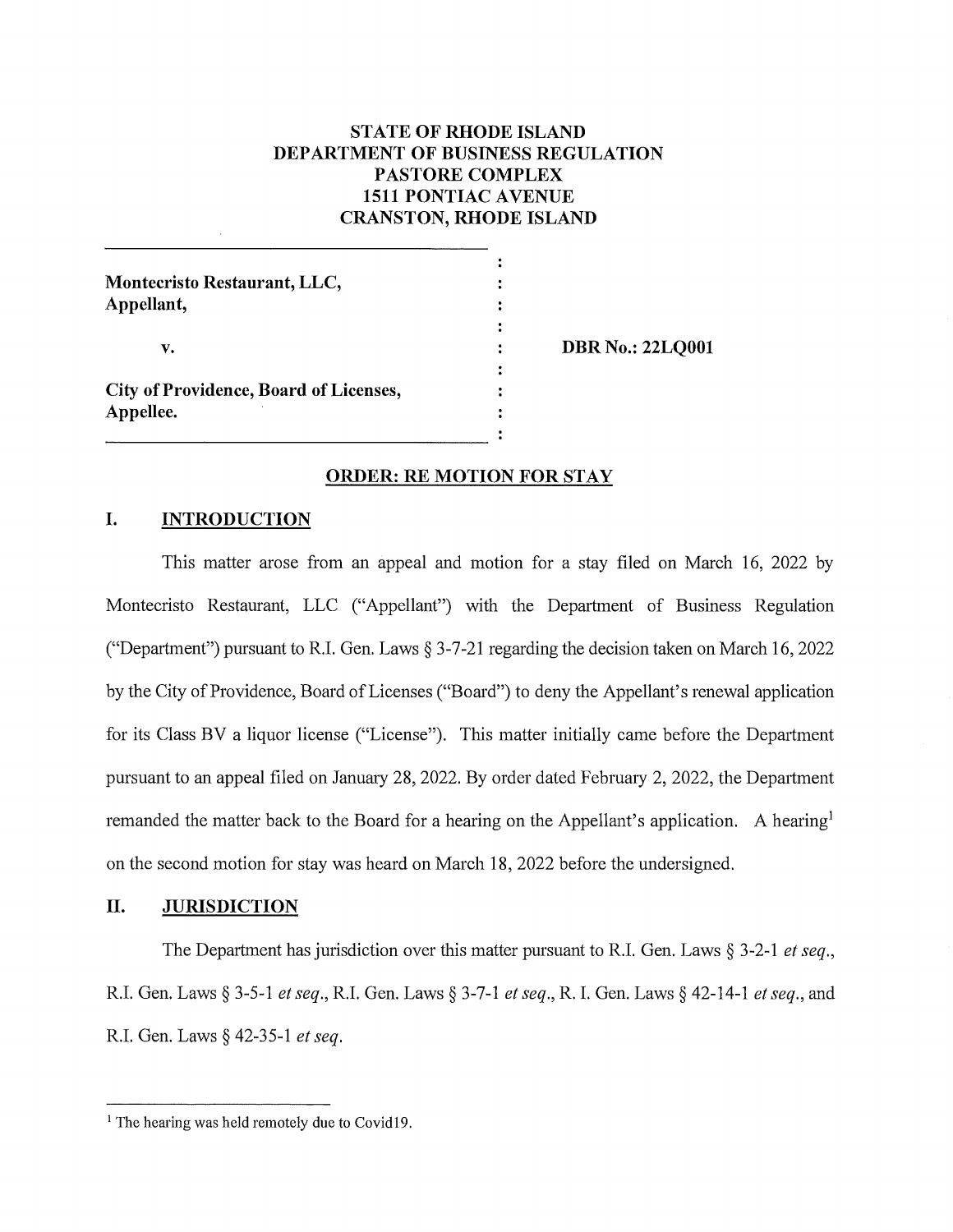## **III. DENIAL OF APPLICATION FOR RENEWAL OF LICENSE**

Pursuant to R.I. Gen. Laws § 3-7-6, the Appellant's Class BV application for renewal of license may be denied "for cause." Said statute provides as follows:

Renewal of Class A, Class B, Class C, Class D, Class E, and Class J licenses. The holder of a Class A, Class B, Class C, Class D, Class E, or Class J license who applies before October 1 in any licensing period for a license of the same class for the next succeeding licensing period is prima facie entitled to renewal to the extent that the license is issuable under  $\S$  3-5-16. This application may be rejected for cause, subject to appeal as provided in§ 3-7-21.

In *Chernov Enterprises, Inc. v. Sarkas*, 284 A.2d 61, 63 (R.I. 1971), the Rhode Island

Supreme Court rejected the argument that a license renewal may only be based on breaches of R.I.

Gen. Laws § 3-5-21<sup>2</sup> or R.I. Gen. Laws § 3-5-23<sup>3</sup> but instead found "that a cause, to justify action,

must be legally sufficient, that is to say, it must be bottomed upon substantial grounds and be

established by legally competent evidence." See also *A.JC. Enterprises, Inc. v. Pastore,* 473 A.2d

269 (R.I. 1984); and *Edge-January, Inc. v. Pastore,* 430 A.2d 1063 (R.I. 1981). In *Chernov,* 

renewal was denied because the licensee's president had suppomed perjury of two (2) minors that

had been served by the licensee. In *Edge-January,* the renewal was denied as it was found that the

 $2$  R.I. Gen. Laws § 3-5-23 states in part as follows:

Revocation or suspension of licenses – Fines for violating conditions of license.  $-$  (a) Every license is subject to revocation or suspension and a licensee is subject to fine by the board, body or official issuing the license, or by the department or by the division of taxation, on its own motion, for breach by the holder of the license of the conditions on which it was issued or for violation by the holder of the license of any rule or regulation applicable, or for breach of any provisions of this section. \*\*\*

 $3$  R.I. Gen. Laws § 3-5-23 states in part as follows:

<sup>(</sup>b) If any licensed person pennits the house or place where he or she is licensed to sell beverages under the provisions of this title to become disorderly as to annoy and disturb the persons inhabiting or residing in the neighborhood  $\ldots$  he or she may be summoned before the board, body, or official which issued his or her license and before the department, when he or she and the witnesses for and against him or her may be heard. If it appears to the satisfaction of the board, body, or official hearing the charges that the licensee has violated any of the provisions of this title or has permitted any of the things listed in this section, then the board, body, or official may suspend or revoke the license or enter another order.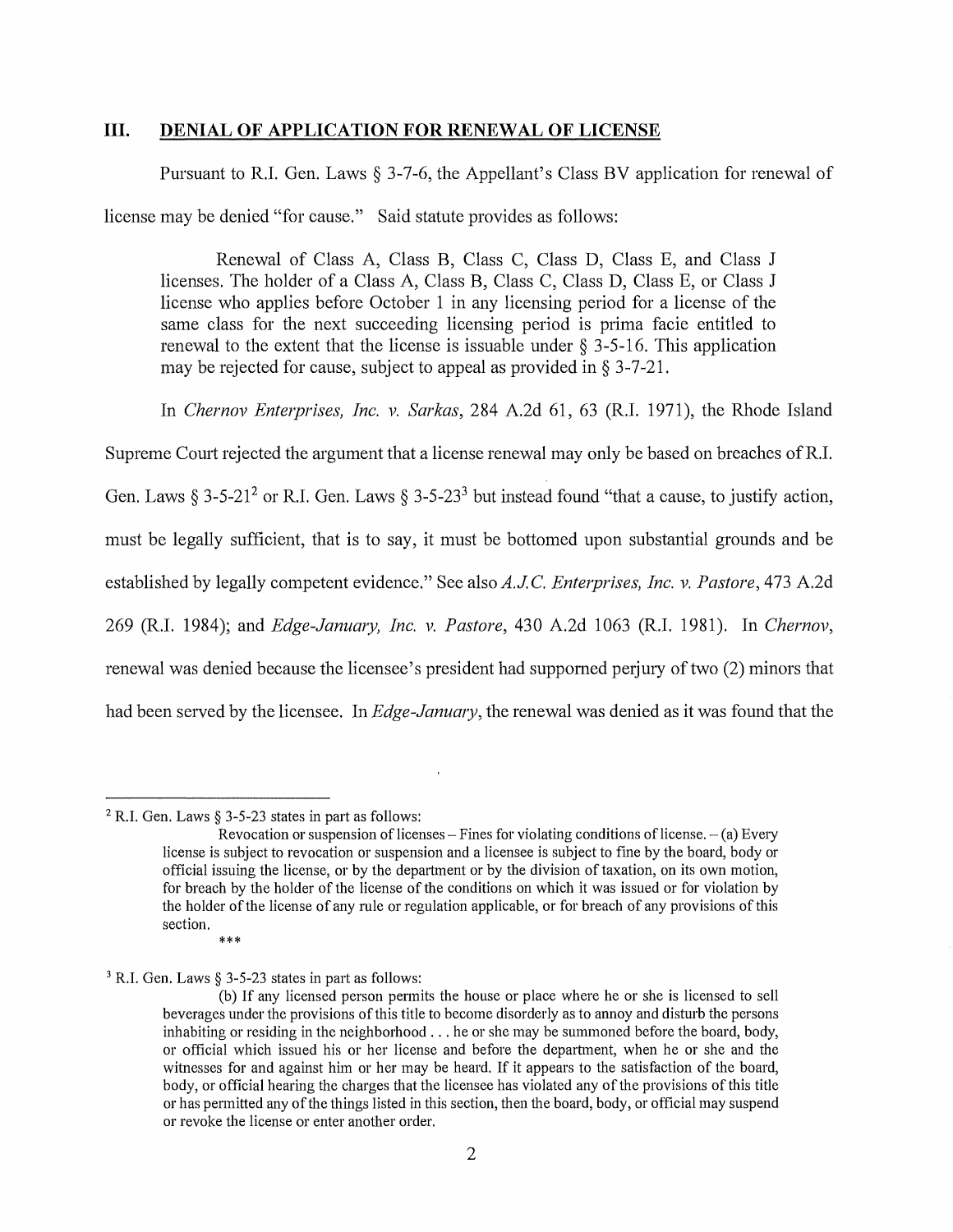neighbors' testimony had shown a series of disorderly disturbances happening in front of the licensee's premises that had their origins inside.

In discussing the type of evidence required to be proved for a denial, the Rhode Island Supreme Court found in *A.JC. Enterprises, Inc. v. Pastore,* 473 A.2d 269, 275 (R.I. 1984) as follows:

We have said at least twice recently that there need not be a direct causational link between incidents occurring outside or nearby a drinking establishment and its patrons. Such a link is established when it can be reasonably inferred from the evidence that the incidents occurred outside a particular establishment and had their origins within. *The Edge-January* . *Manuel J Furtado, Inc. v. Sarkas,* 373 A.2d 169, 172 (R.I. 1977).

While this is a denial of renewal matter, it is similar to a revocation case in that there needs

to be finding of cause. *Cesaroni v. Smith,* 202 A.2d 292 (R.I. 1964).

# **IV. THE REASONS GIVEN FOR DENIAL OF RENEWAL**

An audio recording of the Board's March 16, 2022 hearing was not available on the City's online portal. However, based on the representations of the parties at hearing, there is an issue over entertainment. The Appellant's location is not in an area licensed for entertainment so it cannot obtain an entertainment license. The Appellant advertised on social media that it would be having disc jockeys ("D.J.'s"). It then deleted some of these advertisements off of a social media account. The Appellant represented that the D.J.'s being advertised were merely for appearances and not for the playing of music. The Board argued that the deleting of the advertisements goes to the fitness of the licensee. In addition, the Board received complaints from the neighbors, but represented the bulk of the denial was the issue of the D.J.'s. The City represented that there are no late night concerns as this license has an 11 :00 p.m. closing time. In fact, currently the license is on a 10:00 p.m. closing time. There were no disorderly conduct issues mentioned at hearing. No prior discipline was brought up at hearing.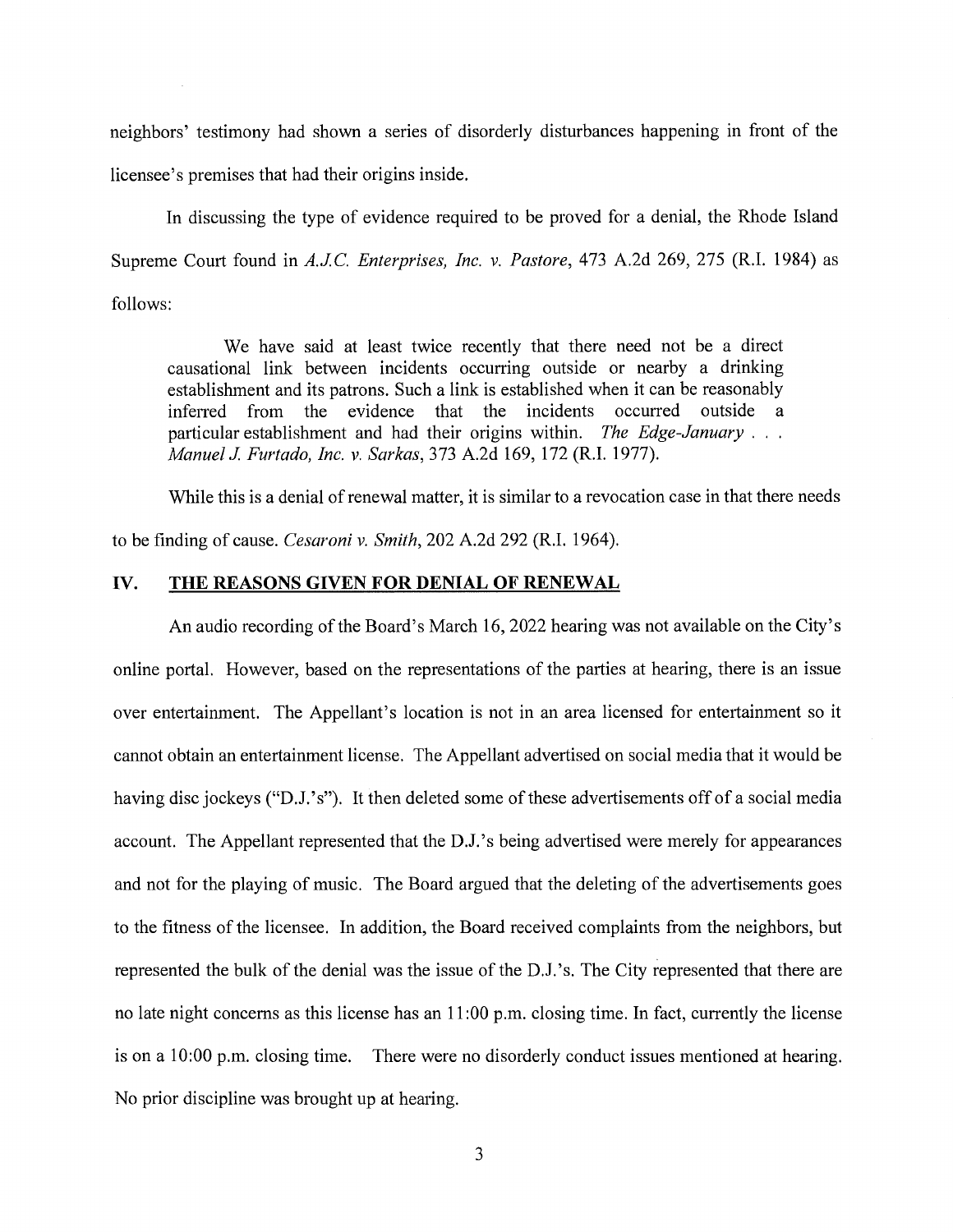### **V. STANDARD FOR ISSUANCE OF A STAY**

Under *Narragansett Electric Company v. William W. Harsch et al.,* 367 A.2d 195, 197 (1976), a stay will not be issued unless the party seeking the stay makes a "'strong showing"' that "(1) it will prevail on the merits of its appeal; (2) it will suffer irreparable harm if the stay is not granted;  $(3)$  no substantial harm will come to other interested parties; and  $(4)$  a stay will not harm the public interest." Despite the ruling in *Harsch*, the Supreme Court in *Department of Corrections v. Rhode Island State Labor Relations Board,* 658 A.2d 509 (R.I. 1995) found that *Harsch* was not necessarily applicable in all agency actions and the Comi could maintain the *status quo* in its discretion when reviewing an administrative decision pursuant to R.I. Gen. Laws § 42- 35-15(c). The issue before the m1dersigned is a motion to stay a Decision which is subject to a *de novo* appeal and does not fall under R.I. Gen. Laws § 42-35-15(c). Nonetheless, it is instructive to note that the *Department of Corrections* found it a matter of discretion to hold matters in *status quo* pending review of an agency decision on its merits.

# **VI. ARGUMENTS**

The Appellant argued that there have been violations, but they do not rise to the level of the denial of renewal.

### **VII. DISCUSSION**

Liquor licensees are responsible for conduct that arises within their premises and for conduct that occurs off premises but can be reasonably inferred from the evidence had their origins inside. The Appellant apparently advertised it had D.J.'s but whether there was entertainment without a license has not been determined. The Board (an interested party) has an interest in ensuring that liquor licensees – where the public gather - are compliant with their statutory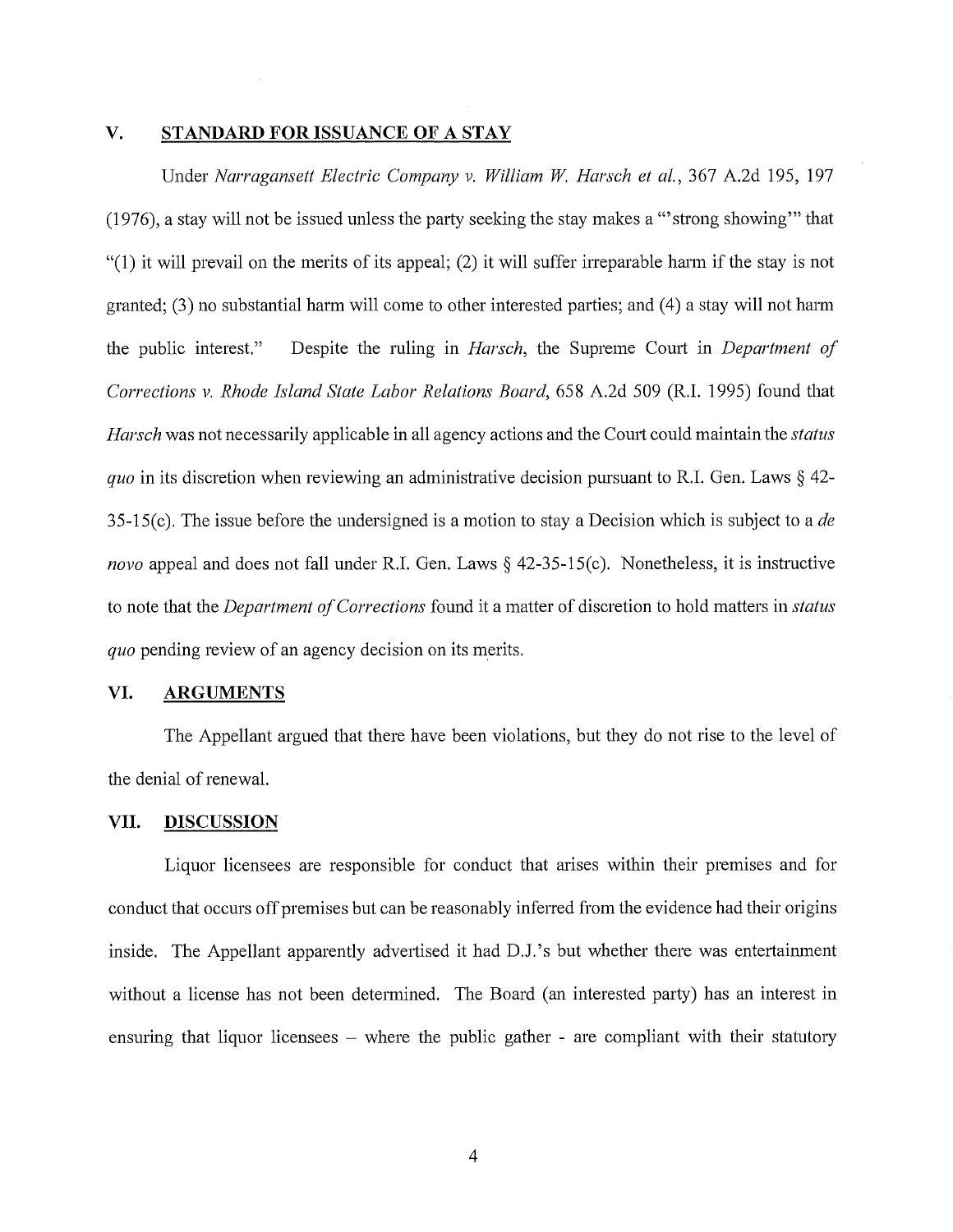obligations. There has been no evidence of any public protection interest due to violence. Granting a stay maintains the *status quo* pending the appeal.

### **VIII. RECOMMENDATION**

Based on the foregoing, the undersigned recommends that the Appellant's motion for a stay of the denial of License renewal be granted on the following conditions:

- 1. No advertising that it has D.J.'s.; and
- 2. The Appellant continues to close at 10:00 p.m.

Dated: MArch 22, 2022

ay della

Catherine R. Warren Hearing Officer

# **INTERIM ORDER**

I have read the Hearing Officer's Recommended Order in this matter, and I hereby take the following action with regard to the Recommendation:

> X ADOPT ---- REJECT - -- MODIFY

Dated: 03/24/2022

Elizart N. Tanner

Elizabeth M. Tanner, Esquire Director

**A hearing will be scheduled on a mutually convenient date to be determined by the parties.<sup>4</sup>**

 $\overline{4}$  Pursuant to R.I. Gen. Laws § 3-7-21, the Appellant is responsible for the stenographer.